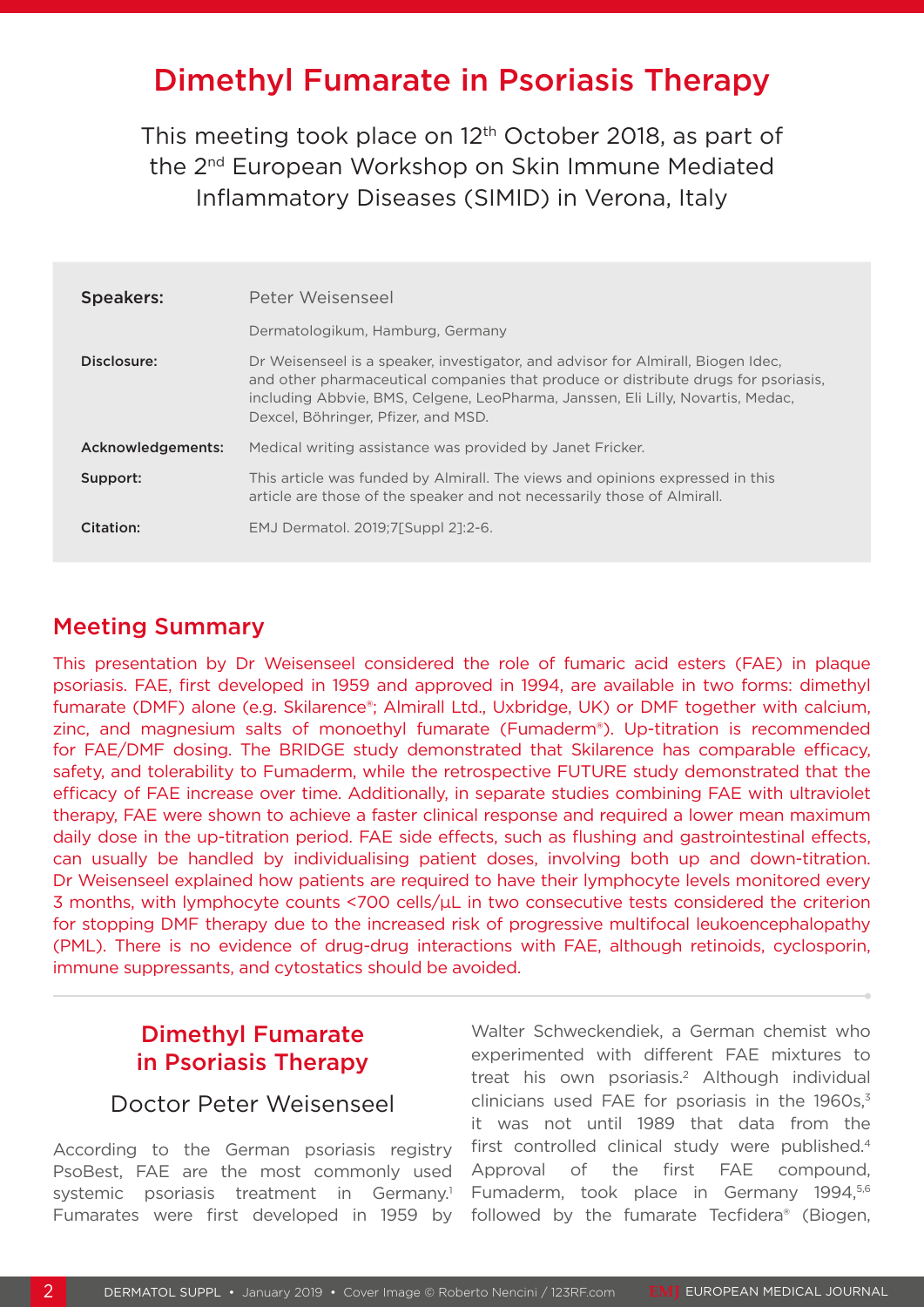Cambridge, Massachusetts, USA), for multiple sclerosis (MS) in the USA and the European Union (EU) in 2014.<sup>7</sup> Most recently, the EU approved the DMF Skilarence for the treatment of psoriasis in 2017.<sup>8</sup> Fumaderm contains DMF together with calcium, zinc, and magnesium salts of monoethyl fumarate, while Skilarence only contains DMF.6,8 Although the mechanism of action is yet to be clearly elucidated, DMF is thought to bring about a shift in dendritic cell maturation from type 1 to type 2 cells and promotes the maturation of immature T cells into Th2 over Th1.9

Up-titration is recommended for FAE/DMF dosing.10 In the first week of Skilarence therapy, a 30 mg dose is administered once daily (a single tablet every evening). During Week 2, the 30 mg Skilarence dose is administered twice daily (one tablet in the morning and one in the evening). During Week 3, a 30 mg Skilarence dose is administered three times daily (one tablet in the morning, one at midday, and one in the evening). From Week 4, treatment is switched to a single 120 mg dose of Skilarence administered in the evening, and the dose is then increased by one 120 mg Skilarence tablet per week, administered at the three different timepoints for the subsequent 5 weeks, up to a maximum daily dose of 720 mg (two 120 mg Skilarence tablets administered three times a day).8 However, a daily dose of 360–480 mg is usually sufficient, with the exception of overweight patients. Clinicians and patients need to appreciate that FAE take time to work, with the onset of efficacy being 'a marathon more than a sprint'.

In Germany, when a stable clinical response has been achieved, titration is slowed to the minimum efficacious dose recommended, with patients taking one fewer tablet per day every 1–3 months until there is a slight relapse (evidenced by the return of spots), when the dose is increased to that prior to the relapse.<sup>11</sup> Psoriasis disease activity can vary according to seasons, infections, or new hypertensives, making it helpful for patients to be able to up or down-titrate treatment.

The BRIDGE study demonstrated that Skilarence has comparable efficacy to Fumaderm.<sup>12</sup> During the study, 704 patients with moderate-to-severe psoriasis were randomised 2:2:1 to receive

Skilarence (n=267), Fumaderm (n=283), or a placebo (n=137). Results at Week 16 showed 37.5% of patients treated with Skilarence achieved Psoriasis Area Severity Index (PASI) 75, compared with 15.3% receiving placebo (superiority for Skilarence versus placebo p<0.001), and 40.3% receiving Fumaderm (non-inferiority for Skilarence versus Fumaderm p<0.001). Furthermore, safety and tolerability data were comparable for Skilarence and Fumaderm. The most common treatment emergent adverse events were diarrhoea (Skilarence: 38.7%; Fumaderm: 39.9%; placebo: 16.8%) and upper abdominal pain (Skilarence: 20.1%; Fumaderm: 22.5%; placebo: 8%). An important finding at Week 16 was that Skilarence and Fumaderm continued to show an upward trend, indicating maximum efficacy had yet to be reached, and, as such, it would have been advisable to perform the final assessment at Week 24 (Figure 1).

During psoriasis treatment, not only is it important to achieve good efficacy at the start but also to achieve good long-term performance, avoiding the need to switch treatments. An expert consensus identified that the time taken to achieve optimal clinical response varies, with the panel suggesting efficacy assessments for fast-acting drugs (infliximab, adalimumab, and ustekinumab) at Week 16, while assessments for slow-acting drugs (methotrexate, etanercept, and fumarates) take place at Week 24.13 In the German S3-guidelines (in which factors including safety/tolerability, practicability, and costs are taken into consideration) fumarates perform well and in certain aspects are similar to biologics.10

In 2015, the EU guidelines included recommending FAE for long-term psoriasis treatment. The FUTURE study, $14$  a retrospective analysis of 984 psoriasis patients who had undergone ≥2 years' continuous FAE treatment, demonstrated how treatment benefits increase with time. After 6, 24, and 36 months of therapy, 67%, 78%, and 82% of patients were documented as 'markedly improved or clear', respectively. An analysis of FUTURE data exploring mean PASI improvement according to whether patients had severe psoriasis (PASI >20), moderate-to-severe psoriasis (PASI 10–20), and mild psoriasis (PASI <10) found all grades showed improvement after 6 and 12 months.<sup>14</sup>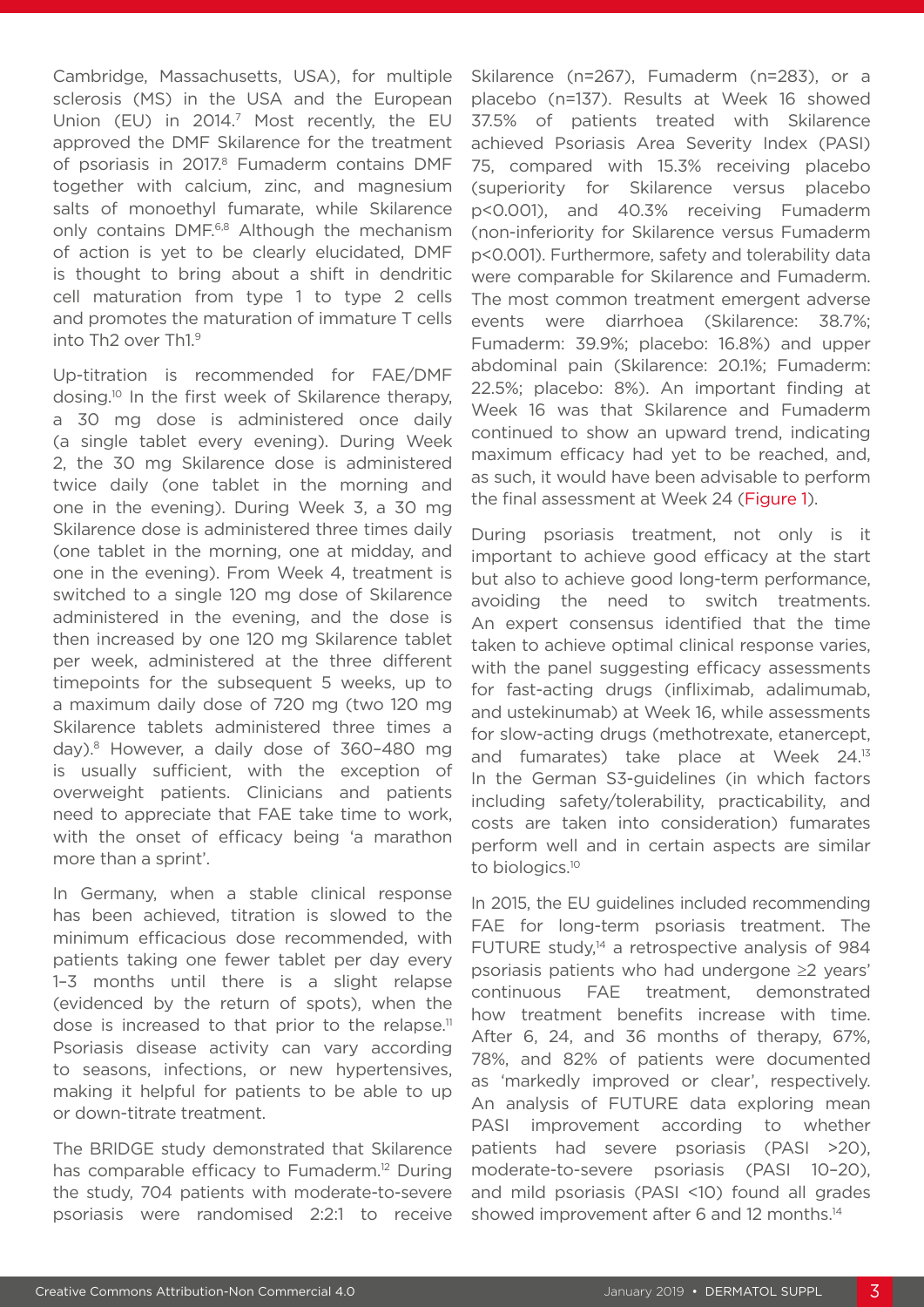

#### Figure 1: Percentage of patients achieving ≥75% improvement in Psoriasis Area Severity Index (PASI 75) at Week 16 (full analysis set).

\*p<0.001 versus placebo; †p<0.001 non-inferiority versus Fumaderm®.

One way to achieve a faster treatment response is the combination of FAE with ultraviolet therapy. Psoriasis patients in the FAST study15 treated with FAE and ultraviolet light showed faster clinical responses (improvement of mean PASI) than patients in the FUTURE study, $14$ who were treated with FAE monotherapy. After 12 months, there was no difference in efficacy between the groups.

Two studies have demonstrated good long-term drug survival for FAE.16,17 A German study showed FAE have the highest drug survival of conventional systemics,<sup>16</sup> while an Irish retrospective study showed that FAE have a 4-year drug survival rate of 60%, comparing favourably with reported 4-year survival rates of 40% for etanercept and adalimumab and 70% for infliximab.<sup>17</sup> Survival benefits for FAE contrast with strong biologics, which, although initially powerful, show secondary lack of response after 1 or 2 years.

Regarding safety, the PsoBest registry identified no significant differences for non-severe infection, severe infection, serious infection, non-melanoma skin cancer, and malignancies between FAE and other treatments, including adalimumab, etanercept, infliximab, anti-TNF, ustekinumab, biologics, methotrexate, cyclosporine, and systemics.18

### Side Effects of Fumaric Acid Esters

Clinicians talking to patients starting FAE could use the analogy of mountains and lakes, cautioning that they will have to pass over 'a hill or mountain of side effects' before encountering the 'lake of efficacy'. The most common FAE side effects are flushing and gastrointestinal problems, although it is impossible to predict the extent of these side effects. Flushing is the spontaneous and transient reddening of the face and/or neck, occurring 1–5 hours after FAE intake. The effect, believed to involve prostaglandin-mediated vasodilatation, occurs less often during long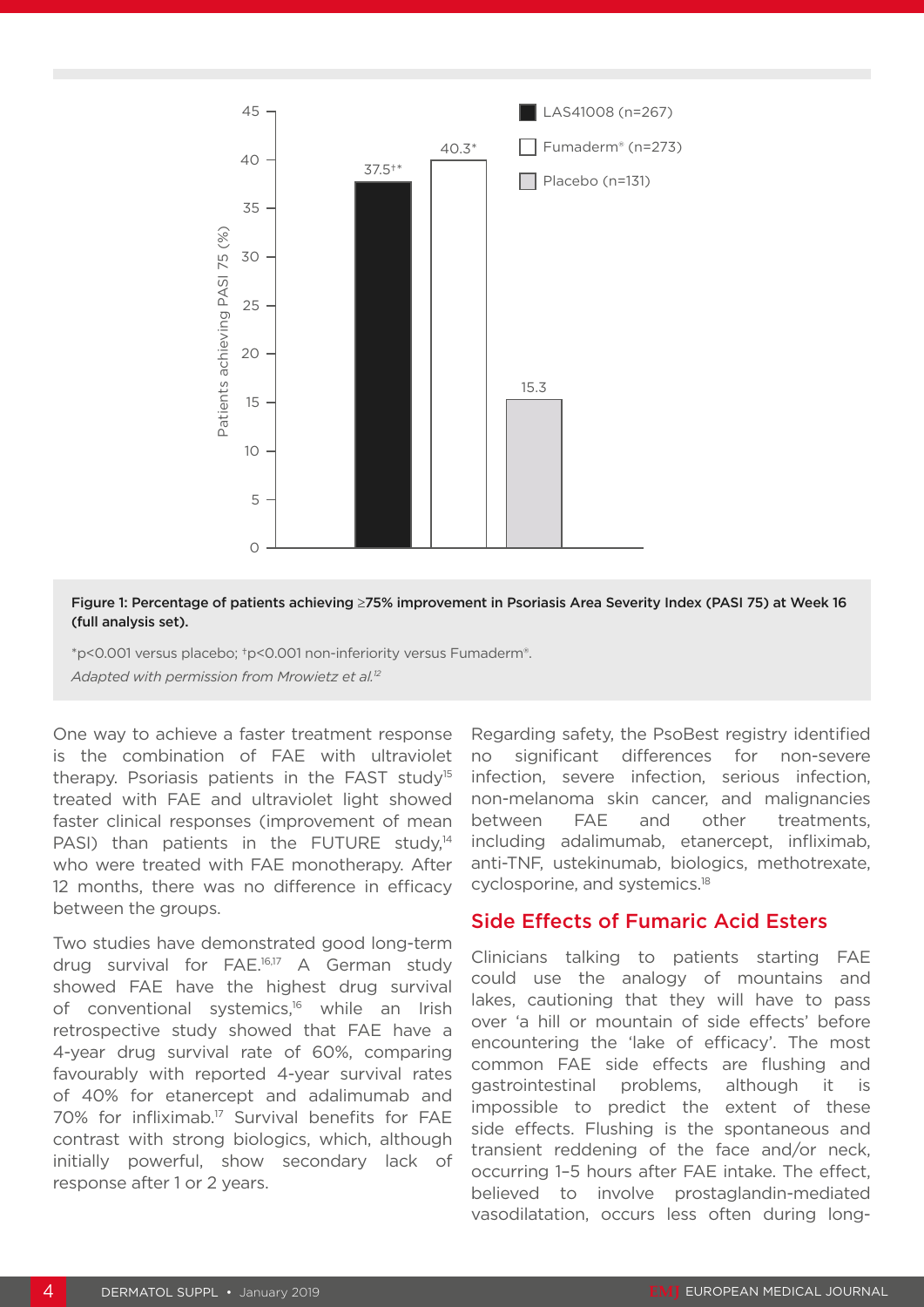term therapy.<sup>19</sup> Recommendations for avoiding flushing include taking the highest FAE daily doses in the evening and using prophylactic prostaglandin inhibitors (e.g., acetyl salicylic acid 325–500 mg). Gastrointestinal side effects (e.g., diarrhoea, nausea, and bloating) usually start from the 120–240 mg DMF per day dose range but fade with long-term therapy.<sup>19</sup> Recommendations to reduce gastrointestinal effects include decreasing the dose to the last well-tolerated dose, taking the highest daily dose in the evening, and consuming the drug with dairy products. Some patients benefit from antihistamines or proton-pump inhibitors.

Patients starting Skilarence are required to have lymphocyte and leukocyte counts ≥1,000 cells/µL and  $\geq 3,000$  cells/ $\mu$ L, respectively, and to be monitored every 3 months. If lymphocyte levels fall below 1,000 cells/ $\mu$ L but remain >700 cells/ $\mu$ L, blood tests should be undertaken every month. If a patient's lymphocytes count is <700 cells/uL on two consecutive tests, Skilarence should be stopped and the patient prescribed another therapy.8 The motive for monitoring is to avoid sustained low lymphocyte counts, which could put the patient at risk of developing a very rare viral infection of the central nervous system called PML. PML, caused by reactivation of the John Cunningham virus, has been reported after administration of immunosuppressive drugs and also in patients with very low lymphocyte counts (<500 cells/µL). Although PML has been most widely reported with natalizumab in MS (>750 cases), 19 PML cases have been associated with FAE since 1994, including Fumaderm and Tecfidera.<sup>20,21</sup>

One beneficial aspect of FAE treatment is metabolism by unspecific esterases; as a result, there are no direct drug-drug interactions.<sup>22</sup> However, due to FAE influence on the immune system and kidney function, retinoids, cyclosporin, immune suppressants, and cytostatics should be avoided during FAE treatment.<sup>6</sup>

# Conclusion

In Dr Weisenseel's personal experience, patients not considered optimal for FAE include those who have a past of many prior systemic therapies, acute/severe flares, or psoriatic arthritis, as well as those who expect a fast onset of action. Patients considered optimal include those with chronic/stable psoriasis, a history of good treatment compliance, and those looking for good long-term psoriasis control.

# Question and Answer Session

Answering a question about the profile of patients prescribed FAE, Dr Weisenseel said they usually have chronic, stable disease with no acute flares or arthritis. Biologics are preferable for severe patients wanting a fast onset of action, but some patients are deterred by perceptions of methotrexate as a former 'anti-cancer drug'. The second question related to the management of patients experiencing both psoriasis and MS, with Dr Weisenseel explaining that he had tried treatment with FAE previously but switched to a biologic after the patient had a MS relapse. While patients have been treated with combinations of conventional oral therapies with biologics (such as etanercept and methotrexate), this combination can result in blood cell count and kidney function complications.

Considering patients with prolonged lymphopenia on fumarates, Dr Weisenseel said that it rarely takes more than several months after coming off the drug before blood cell counts recover. There is no evidence, he added, that lymphopenia interferes with FAE efficacy. Regarding combination therapy, Dr Weisenseel stated that it is reasonable for patients needing a fast onset of action to combine FAE with phototherapy, and that there is no risk of phototoxicity. However, although there have been case reports of this combination treatment, he advised against combining FAE with other systemic therapies.